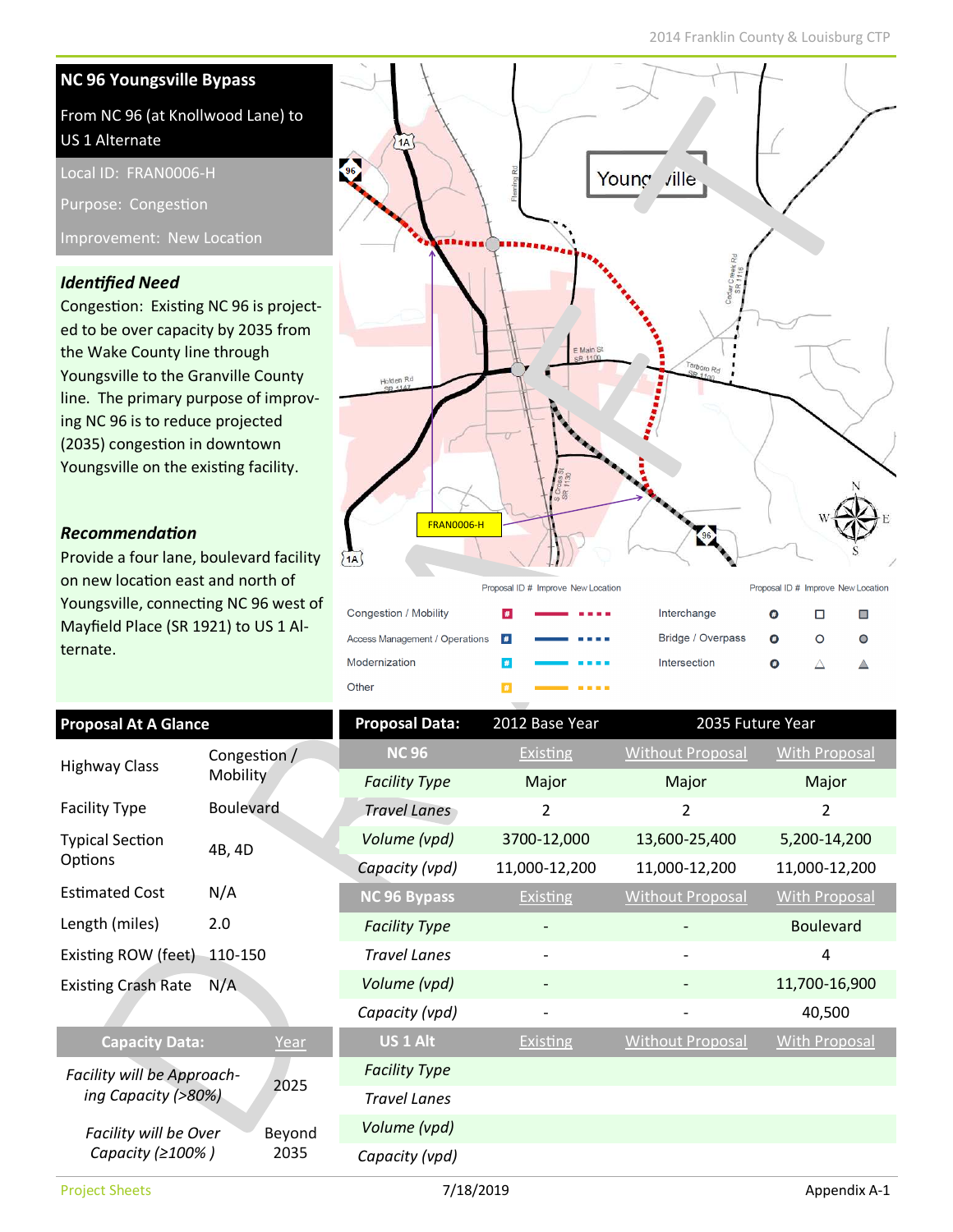# Project History/ Linkage to Other Plans

Youngsville prefers a bypass as far east as possible from town to accommodate future growth along Tarboro Road (SR 1100). This modifies the alignment proposed in the Youngsville Thoroughfare Plan (revised 2004) and other alternative locations east of town. In consideration of environmental impacts and town growth, the recommended bypass is close to the original 1991 Youngsville Thoroughfare Plan alignment.

### **Potential Impacts**

The new route's proposer' Jeation is to avoid substantial human impacts rough downtown Youngsville (Appendix J has  $s' = 1$  alternatives). Potential environment impact on new ration:

- Natural– High quality watershed wetlands, stream crossings and a portion of  $a$  +ected WS -II, Nutrient Sensitive Waters (NSW), located southeast of Youngsville.
- Humal– About 9 homes, and about 8 businesses.

### CTP Goal Analysis

Lower speeds along NC 96 are conducive to  $\mathsf{I}^{\mathsf{c}}$  and vehicular traffic, but make it inefficient for auto. none and truck through trips. Youngsville wants to  $n<sub>1</sub>$ tain existing infrastructure and small town characteristics like the wide two lane NC 96 (Main Street) with on-street parking. The proposed bypass will provide a new route for through trips, lessening congestion on existing NC 96.

## **Other Information**

Existing NC 96 (Main Street) will be improved to a grade-separated crossing of the railroad, the northern change proposed NC 96 Bypass will have a ne grade-separated railroad crossing, and two  $\epsilon$  ade-separated multi-use crossings will be constructed at Franklin and Pine Streets per the SEHSR oject.

 $Th$  new bypass grade-separated railroad crossing needs to accommodate a possible multi-use path (TIP No. EB-5128 and FRAN0009-M) that would follow the SEHSR corridor, generally parallel to but outside the railroad right-of-way (ROW). See SEHSR website (http://www.sehsr.org/) for more information.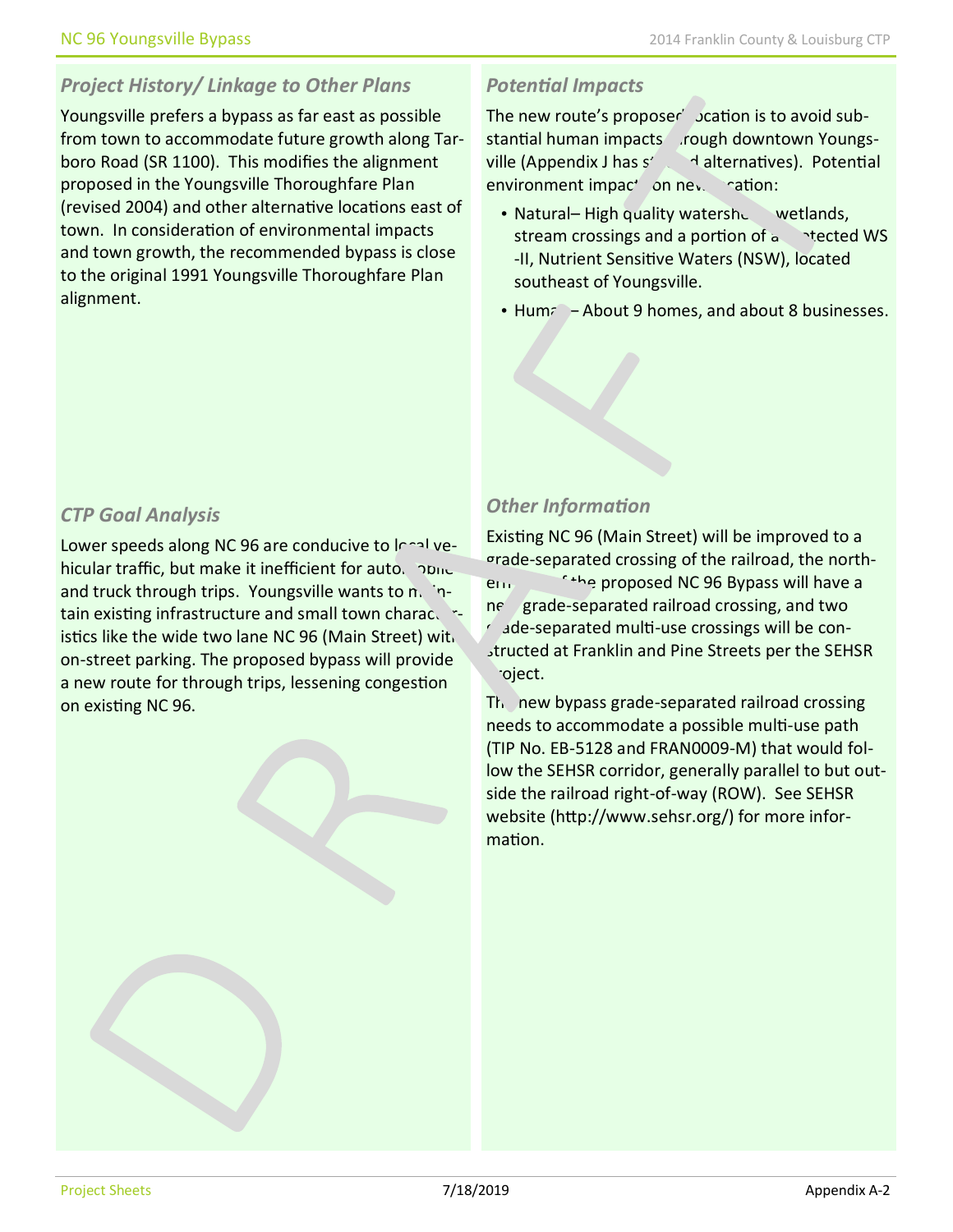

Project Sheets

| <b>Facilities to be Evaluated</b>                   |          |  |  |  |  |
|-----------------------------------------------------|----------|--|--|--|--|
| <b>Bicycle, Pedestrian &amp; Public Transit</b>     |          |  |  |  |  |
| (*Subject to local municipal agreement)             | Proposed |  |  |  |  |
| Sidewalk *                                          | n.       |  |  |  |  |
| <b>Marked Crosswalks</b>                            | ∣ 1      |  |  |  |  |
| <b>Bicycle Lane</b>                                 | ❏        |  |  |  |  |
| <b>Bike Route</b>                                   | $\Box$   |  |  |  |  |
| <b>Marked Shoulder</b>                              |          |  |  |  |  |
| Multi-use Path *                                    | ⊓        |  |  |  |  |
| <b>Fixed Bus Corridor</b>                           | ⊓        |  |  |  |  |
| <b>Pedestrian Crossing Treatments</b>               | □        |  |  |  |  |
| <b>Bus on Shoulder System (BOSS)</b>                | n        |  |  |  |  |
| <b>Dedicated Lanes / Bus Rapid Transit Facility</b> | □        |  |  |  |  |
| <b>Other Elements</b>                               |          |  |  |  |  |
|                                                     |          |  |  |  |  |



| <b>Facilities to be Evaluated</b> |          |  |  |  |
|-----------------------------------|----------|--|--|--|
| <b>Rail &amp; Freight</b>         |          |  |  |  |
|                                   | Proposed |  |  |  |
| <b>Amtrak/Freight Route</b>       |          |  |  |  |
| <b>Fixed Guideway</b>             |          |  |  |  |

2014 Franklin County & Louisburg CTP

2014 Franklin County & Louisburg CTP